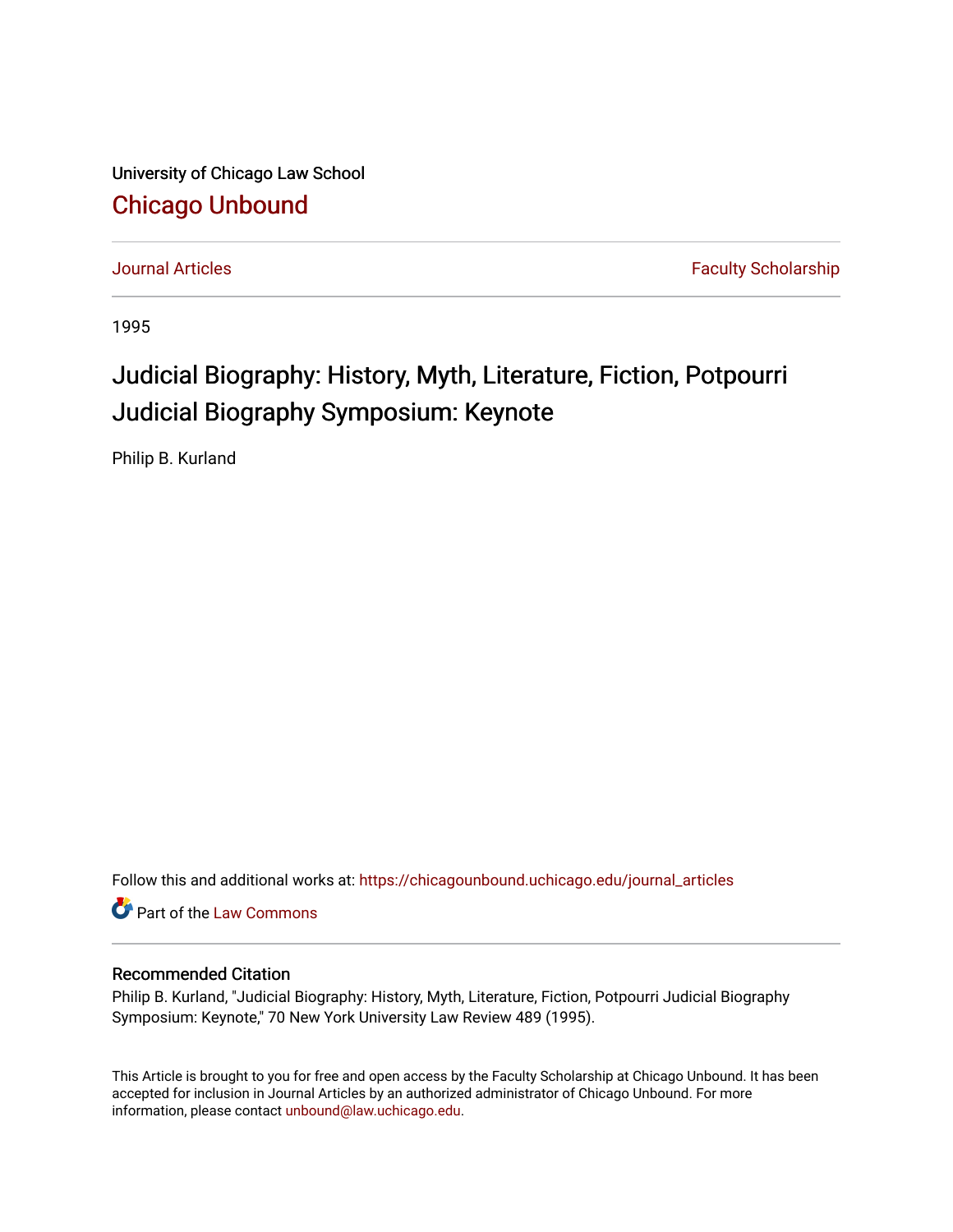# JUDICIAL BIOGRAPHY: HISTORY, MYTH, LITERATURE, FICTION, POTPOURRI

### PHILIP B. KURLAND\*

Last summer, I was enjoying my emeritus status in the mountains of New Hampshire, in my wife's wonderful aerie-a modernly equipped eighteenth-century farm house-where I had the difficult chore of deciding each day whether I would recline on the open porch on the south or the screened porch on the north. The vistas are equally beautiful. The phone rang and I found myself listening to the dulcet tones of Professor Norman Dorsen. He had, he said, arranged this wonderful conference on judicial biography. It was thick with heavy thinkers and great speakers. And our redoubtable Norman, by way of comic relief for his conferees, had the prescience to seek a sitting Supreme Court Justice to speak at the Friday dinner session. But the Justices were all busy, having been booked by Professor Arthur Miller or some other television guru for some equally appropriate (if extracurricular) judicial activities. Out of desperation, and understanding contemporary views on adhering to budget limitations, Norman asked me to undertake the role of top banana for the evening and talk a little about the Supreme Court in the days before the Flood. (Norman has long been under the illusion that I had once clerked for Joseph Story-or was it John Marshall?)

Because Norman was Norman, and because July 1994 was so far away from May 1995, and because my wife had just bought me a Macintosh PowerBook which she assured me would write talks all by itself, all three of us are here tonight. But do not fear, Norman extracted from me a promise of terseness: my talk shall be no longer in fact than an average-length Felix Frankfurter opinion-no matter how tedious it may seem.

Let me tell you, as an aside, that I have found in my late years a new savant who, though a lawyer, never served on the Supreme Court: John Sparrow, onetime master of All Souls. Toward the end of an accomplished intellectual life, he privately published a small

489

<sup>\*</sup> William R. Kenan Distinguished Service Professor Emeritus, University of Chicago. A.B., 1942, University of Pennsylvania; LL.B., 1944, Harvard University.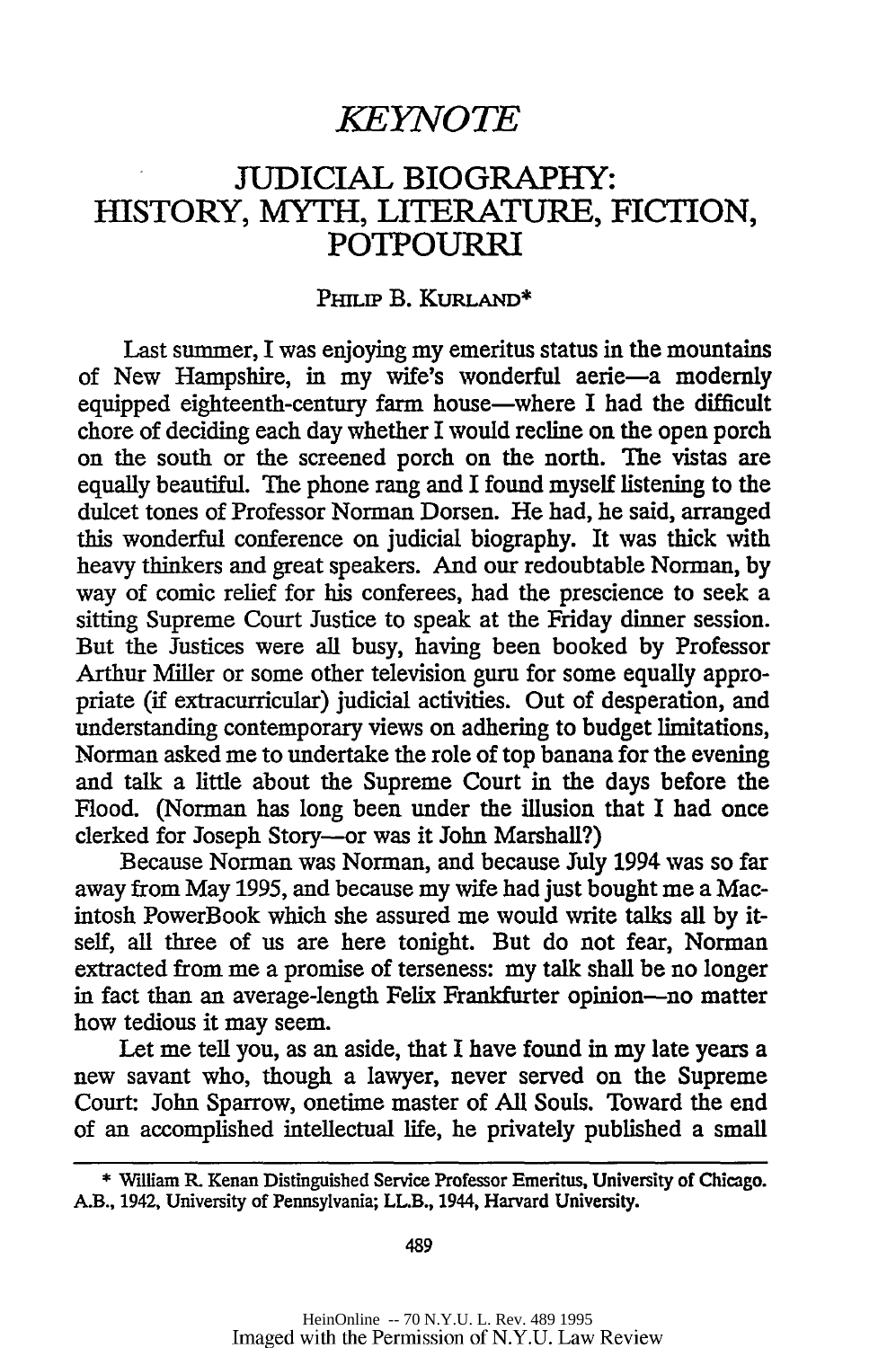book of poems including the following, which I offer as explanation not excuse for what I shall say:

To age and imbecility resigned I watch the struggles of my failing mind Lumbering along the all-too-well-worn grooves The poor old thing moves slowly—but it moves!<sup>1</sup>

Ralph Waldo Emerson wrote in his "History" that: "There is properly no history; only biography."<sup>2</sup> As with other New England aphorists of his time, his witticisms often read as well backwards as forwards. Certainly as to American judges other than Justices of the Supreme Court, he might well have said: There is no biography, only history. For with few exceptions, time tends to erase the names of individual jurists. Even the story of the Supreme Court, to the extent that it is marked in history, is that of an institution, perhaps best known by the name of its Chief Justice to whom credit or blame is often attributed for accomplishments or errors most of which are, in fact, not of his doing.

The Roosevelt Court, as Professor Pritchett once dubbed it, was the interregnum between the Nine Old Men who frustrated the execution of the New Deal and the Age of Aquarius, which most of you still acknowledge as your salad days. It was this Court of the 1940s to which Norman Dorsen referred me, probably because the young do not believe that much of importance could have occurred before their time. And, in a way, he was right in thinking that this period can be regarded as antediluvian in the history of the Court. It was not the beginning of the Warren Court philosophy of judicial power, but it was the time when some of the shackles of precedent were loosened if not destroyed.

Oliver Wendell Holmes often told us that continuity with the past was not a duty, only a necessity.<sup>3</sup> The Warren Court demonstrated in its way that the past was not even a necessity. It proved that an erased slate was as useful as an empty one if you were allowed the premise that no case was binding on you if you had not been a participant in its decision. The poet W.H. Auden was not a lawyer, but he seemed to

**<sup>1</sup>** John Sparrow, Eppur si muove, in Grave Epigrams and Other Verses 44 (1981).

**<sup>2</sup>** Ralph W. Emerson, History, in Essays: First Series, reprinted in 2 The Complete Works of Ralph Waldo Emerson 3, 10 (2d ed. 1979).

**<sup>3</sup>** See, e.g., Oliver W. Holmes, Learning and Science, in Collected Legal Papers 138, 139 (1920) (commenting, in speech delivered at Harvard Law School, that while continuity with past brings a "peculiar logical pleasure ..., the present has a right to govern itself so far as it can"); Oliver W. Holmes, Law in Science and Science in Law, in Collected Legal Papers, supra, at 210, 211 (cautioning, in address to New York State Bar Association, that "historic dogma" need not dictate law since "continuity with the past is only a necessity and not a duty").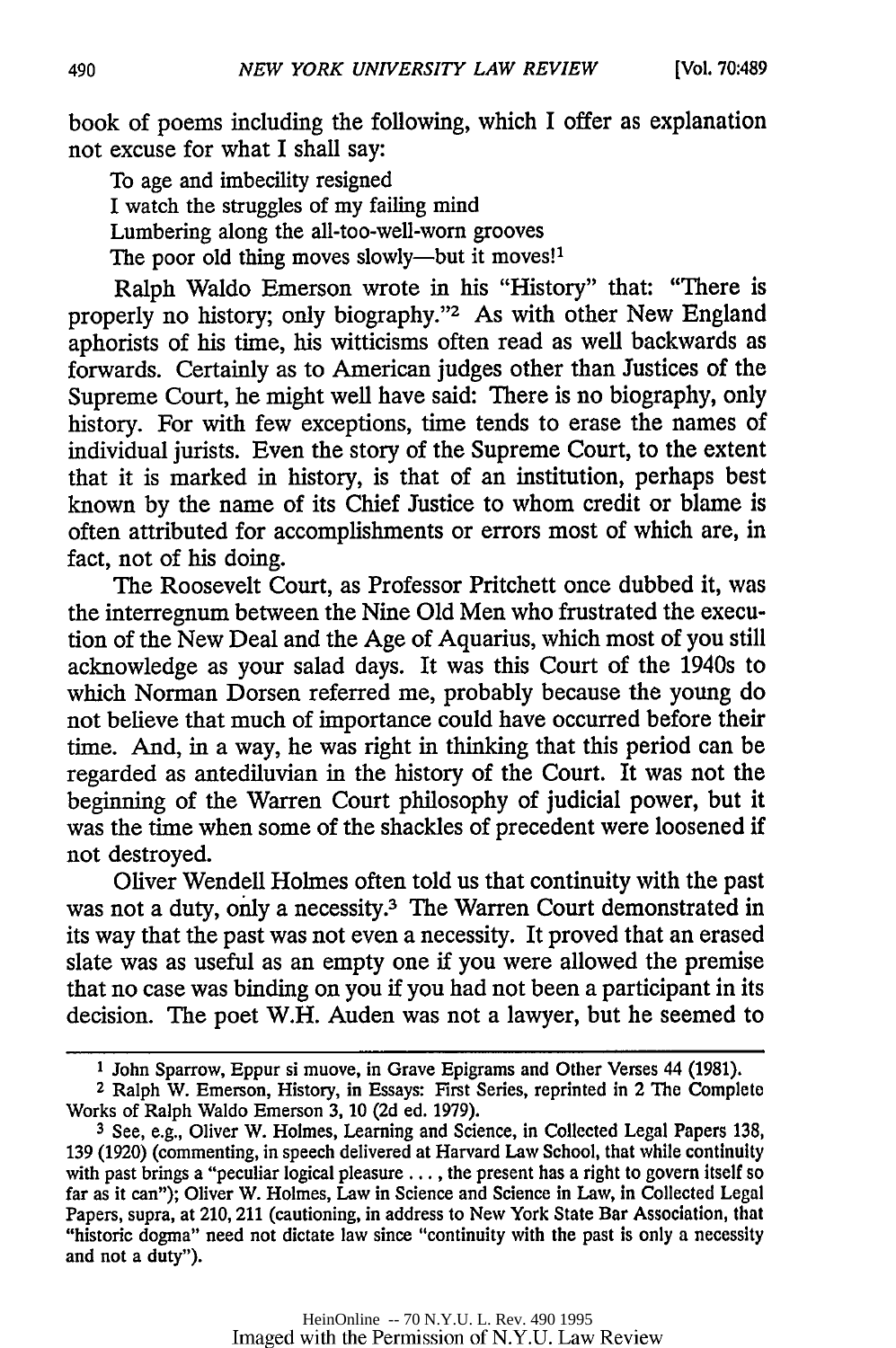understand the shift of the Court from a basis in thought to one in feeling in one quatrain of "Law, Say the Gardeners, Is the Sun":

Law is the wisdom of the old

The impotent grandfathers shrilly scold;

The grandchildren put out a treble tongue,

Law is the senses of the young.<sup>4</sup>

It is not to be wondered that the same poem contains the lines: "Law is no more, Law is gone away."5

Of course, if that is true, the subject of this conference becomes all the more important because under such circumstances judicial action is deemed to turn not at all on the rules and facts and circumstances, but only on the personalities and idiosyncrasies of the men and women in black robes. But that is for the learned speakers to moot during the day. For my postprandial talk, suffice it to speak a bit of how the Hughes-Stone Courts cleared the path for the halcyon days then-to-come.

First, however, I would tell you that some things *were* a bit different in those days. For the most part Brandeis's boast that judges were the only officials in government who did their own work was largely still true. The Justices themselves read the briefs, including the petitions for certiorari, and themselves wrote the opinions, if often borrowing from memoranda from their clerks. But they had time for the business at hand, although they each had but one clerk except for the Chief (who had only two) and Mr. Justice Eugene Gressman (who worked for Frank Murphy and did not have any). They seldom, if ever, talked publicly about the work of the Court-except occasionally to Marquis Childs or Drew Pearson-but were rather of the view that they should be a cloistered lot and that judicial opinions should speak for themselves even if in somewhat arcane language. The Justices then seemed, for the most part, to lack what a reviewer of Deirdre Bair's biography of Anals Nin in the *New York Tunes* called "some of the more unfortunate distinguishing characteristics of our age: an obsession with fame; a zeal for self-advertisement; a tendency to confuse [law] and self-expression; a rejection of intellect in favor of feeling; a romantic glorification of neurosis, selfishness, and irresponsibility."<sup>6</sup> But that was then.

Whatever the deficiencies of the Old Court, however, it left much room for complaint, especially among the newly dominant-in

<sup>4</sup> W.H. Auden, Law, Say the Gardeners, Is the Sun, in A Treasury of Great Poems 1220, 1221 (Louis Untermeyer ed., 1942).

<sup>5</sup>Id. at 1221.

<sup>6</sup> Bruce Bawer, I Gave So Much to Others!, N.Y. Times, Mar. **5,** 1995, § 7 (Book Review), at 10 (reviewing Deirdre Bair, Ana's Nin: A Biography (1995)).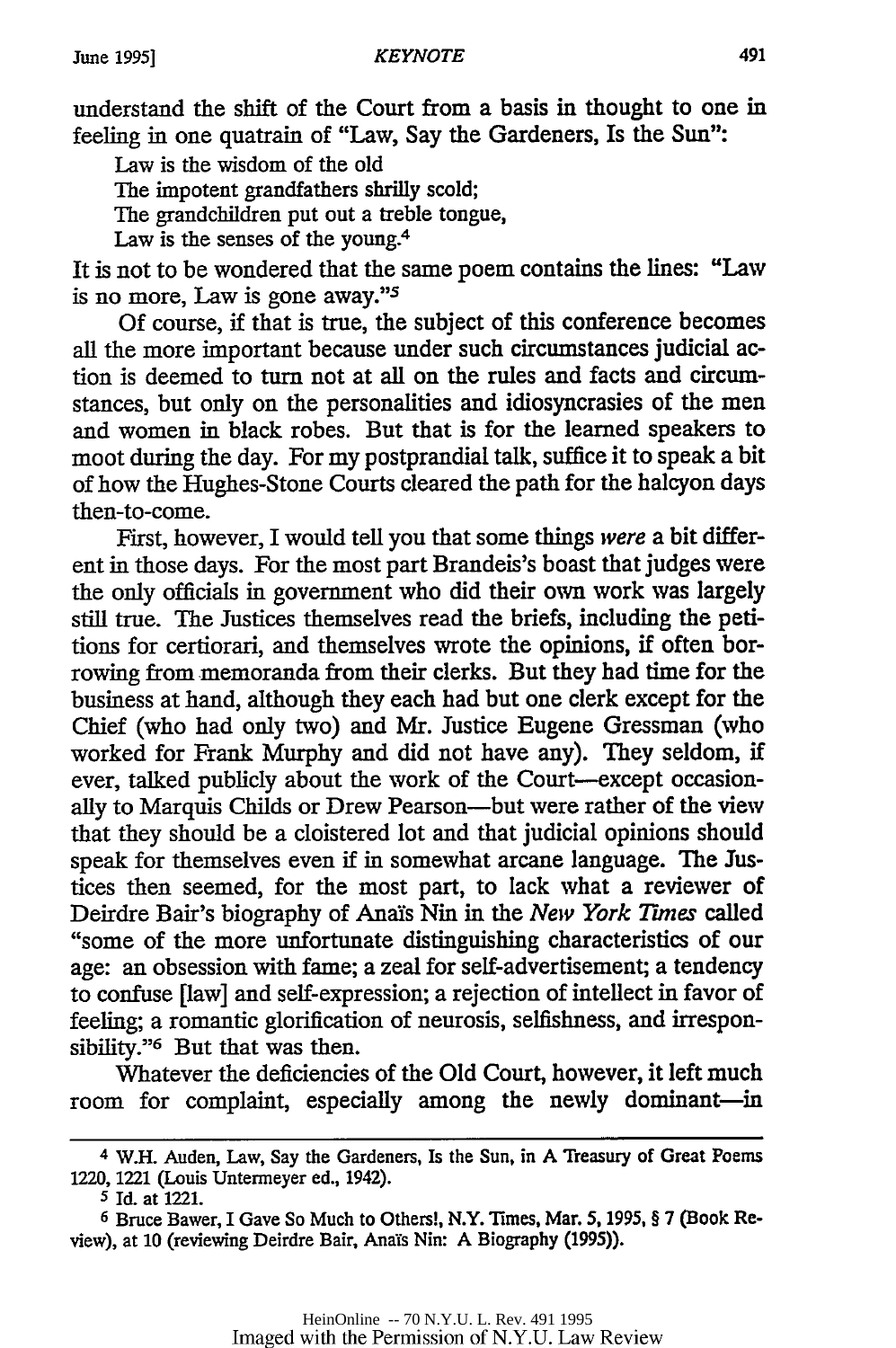academia at least-school of Realism. For it was still a Court and it believed then, as some still do, in Walt Whitman's conviction "that we ride forward on the shoulders of our ancestors."'7 Precedents still have meaning to some, if only to point out the fallibility of even the most supreme of judicial courts. Precedent was never regarded as a procrustean bed to which new decisions had to be shaped, but rather as a devise for explicating a ruling and determining whether the reasons behind the ruling were still persuasively applicable to the questions to be addressed by the Court. The exercise of naked power—whether by executive, or legislature, or judiciary—is beyond constitutional plan, but it is probably least democratically justified by the appointed, lifeterm judges. It should be remembered that there were vise Justices before Chief Justice Rehnquist, Justice Scalia, and Justice Thomas, even before Justices Brennan, and Marshall, and Blackmun, from whose antiquated opinions some wisdom might be derived even by the more competent contemporaries who **fill** the bench today.

Charles Evans Hughes wrote *Home Building & Loan Ass'n v. Blaisdell8* before Roosevelt made his first appointment to the Supreme Court. Speaking for a five-to-four majority, and wiping out a long series of Contract Clause decisions denying the power to extend the period of redemption on a defaulted mortgage, he said:

If by the statement that what the Constitution meant at the time of its adoption it means to-day, it is intended to say that the great clauses of the Constitution must be confined to the interpretation which the framers, with the conditions and outlooks of their time would have placed upon them, the statement carries its own refutation.<sup>9</sup>

(Which is one of the great proofs of Holmes's dictum that "the life of the law has not been logic."<sup>10</sup>)

The post-New Deal Court was saved much labor, however, because the Roosevelt Court undertook a rather substantial revision of the constitutional landscape. It clearly marked the end, at least temporarily, of economic due process as measured by the principles of Adam Smith.<sup>11</sup> Perhaps most important, however, is what it did not

**7** Malcolm A. Hoffmann, **The** Long Canoe 11 (1994) (imputing this conviction to Whitman).

**<sup>8</sup>** 290 U.S. 398 (1934).

**<sup>9</sup>** Id. at 442-43.

**<sup>10</sup>**Oliver W. Holmes, The Common Law 1 (Little, Brown & Co. 1881).

<sup>&</sup>lt;sup>11</sup> See, e.g., Olsen v. Nebraska, 313 U.S. 236, 243 (1941) (holding constitutional state statute capping fees charged by private employment agencies); West Coast Hotel Co. v. Parrish, 300 U.S. 379, 399 (1937) (holding constitutional state minimum wage law for women and minors); Nebbia v. New York, 291 U.S. 502,539 (1934) (holding constitutional nonarbitrary state price controls on milk).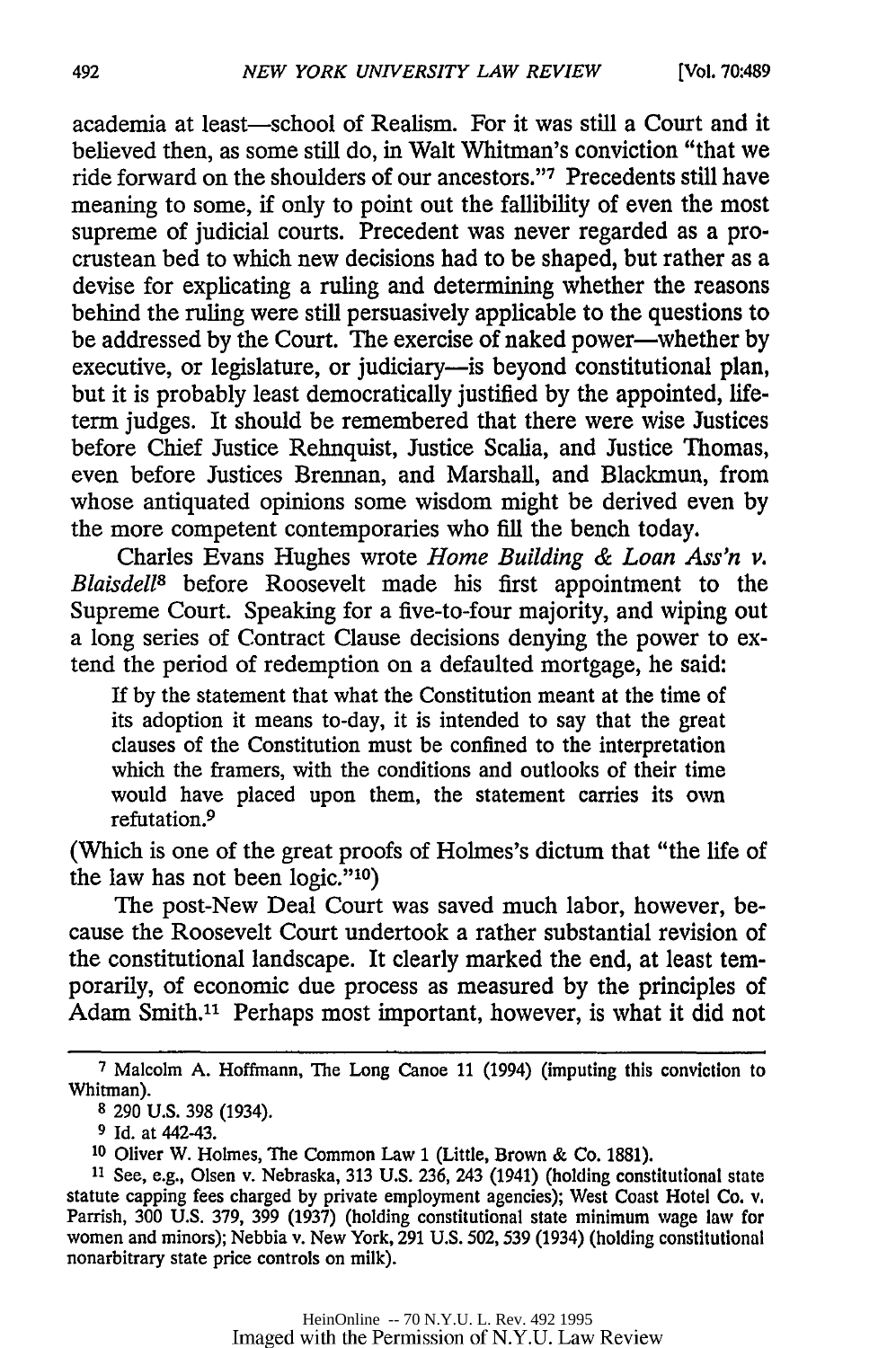do; for it pretty much left moribund the Equal Protection Clause of the Constitution. The Equal Protection Clause was still, as it had been to Justice Holmes, "the usual last resort of constitutional arguments."<sup>12</sup> It was for later generations to recognize that equality was the key **by** which the Supreme Court could unlock the "true meaning" of the Constitution.

The Roosevelt Court did however begin the restoration of the rights of black Americans in jury cases,<sup>13</sup> primary election cases,<sup>14</sup> and even school segregation<sup>15</sup> and electoral gerrymandering<sup>16</sup> cases. Nevertheless, in 1946 the Court found that redistricting Illinois congressional districts was a political decision beyond the reach of the judiciary if only by a plurality of the Court with seven Justices sitting.<sup>17</sup> It was not until 1962 that the judiciary began the construction of the rigid rule of "one person-one vote" for all elected offices.18 Equality of the sexes had not yet registered its meaning on the occupants of the marble palace on the hill. The best that can be said for them was that theirs was a macho code of chivalry, not one of equality.<sup>19</sup>

It was the New Deal Court that effectively made the religion clauses of the First Amendment a vital part of the Constitution, although their meaning has still to be satisfactorily resolved. Starting

**<sup>13</sup>**See, e.g., Smith v. Texas, 311 U.S. 128, 132 (1940) (overturning conviction of black defendant on equal protection grounds because blacks were excluded from grand jury membership); Pierre v. Louisiana, 306 U.S. 354,357 (1939) (holding that black defendant's indictment for murder violated Equal Protection Clause because blacks were systematically and intentionally excluded in grand jury selection procedure).

14 See, e.g., Nixon v. Condon, 286 U.S. 73, 81 (1932) (holding that refusal by state election judges to allow blacks to vote in primary election, based on statute allowing political parties to establish voting qualifications of its own members, violated Constitution). But see Grovey v. Townsend, 295 U.S. 45, 48 (1935) (upholding state political convention's decision to exclude blacks from party membership because decision did not constitute state action and thus did not violate Equal Protection Clause).

**<sup>15</sup>**Missouri ex rel. Gaines v. Canada, 305 U.S. 337,345 (1938) (holding that provision of legal education by state of Missouri to white but not to black residents violated Fourteenth Amendment).

**<sup>16</sup>**Gomillion v. Lightfoot, 364 U.S. 339, 347 (1960) (holding state statute that changed municipal boundaries, thereby depriving blacks of right to vote, would violate Fifteenth Amendment).

**<sup>17</sup>**Colegrove v. Green, 328 U.S. 549, 556 (1946).

**<sup>18</sup>**See Baker v. Carr, 369 U.S. 186,188,204,237 (1962) (holding that claim that votes of residents of more populous areas were "debased" relative to those of less populous areas was federal constitutional question and therefore justiciable).

**19** See, e.g., Goesaert v. Cleary, 335 U.S. 464,466 (1948) (holding that state law prohibiting women to work as bartenders did not violate Equal Protection Clause).

<sup>12</sup> Buck v. Bell, 274 U.S. 200,208 (1927) (holding that state provision mandating sterilization of inmates of state-supported institutions with hereditary form of insanity did not violate Equal Protection Clause because it was not overbroad).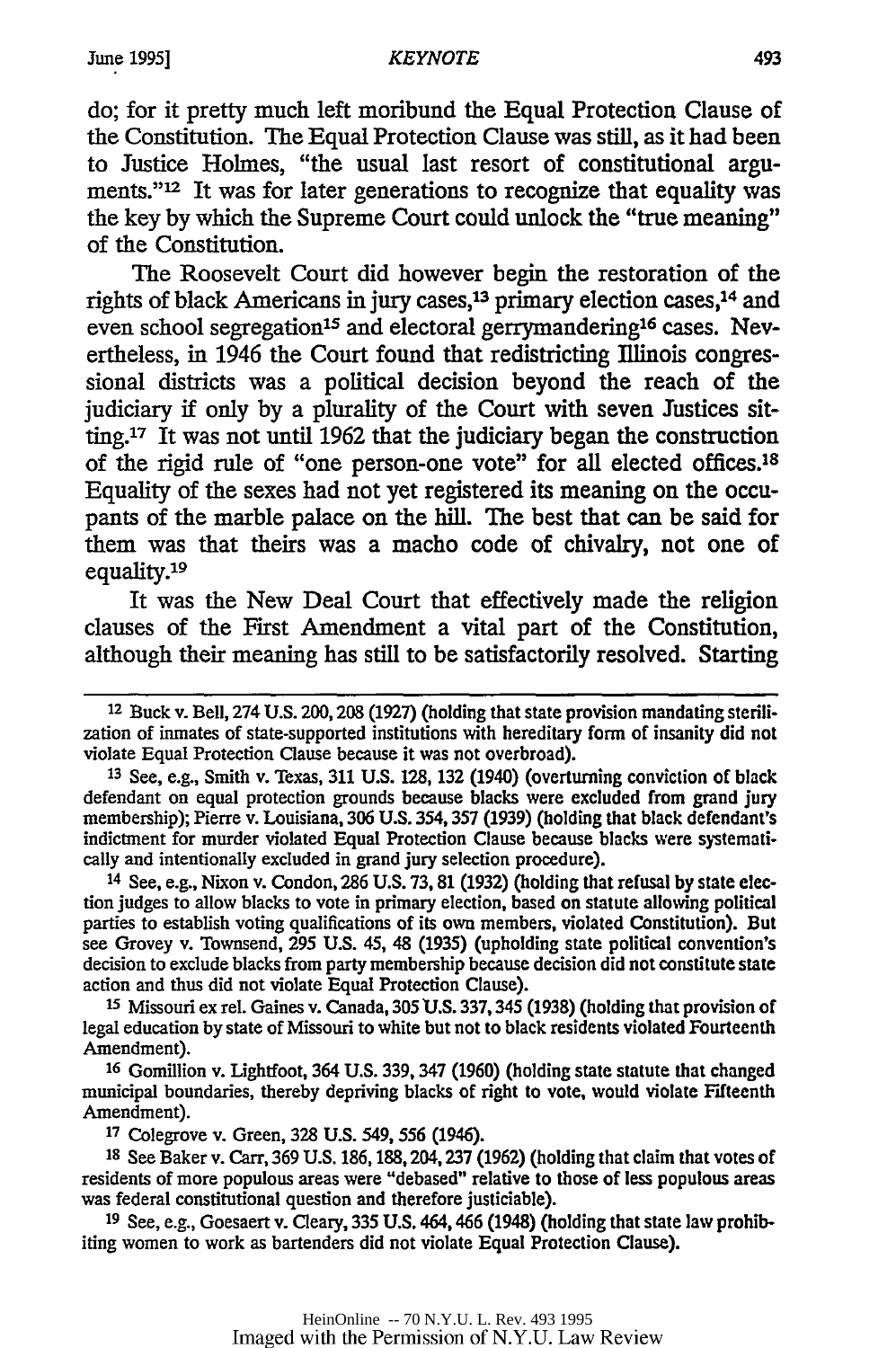with *Everson v. Board of Education*,<sup>20</sup> the wavering line between the realms of church and state has been limned **by** the Court, not always to the satisfaction of the partisans of either. Freedom of speech and freedom of the press, if not raised to the level of idolatry that the **ACLU** has since sought, emerged from the enchanted confines of Holmes's and Brandeis's encouraging dissents<sup>21</sup> to become staples of majority opinions.<sup>22</sup> Even motion pictures, not then highly regarded as an art form, were protected **by** the Court under the First Amendment.23 But, as Susan Sontag once noted: "We linger unregenerately in Plato's cave, still reveling our age-old habit, in mere images of the truth."<sup>24</sup>

The Court did prepare the way for the national government to effectuate what would once have been considered local rather than national policies through the Commerce Clause. The road from *Wickard v. Filburn,25* applying the Agricultural Adjustment Act to a small family farm in Ohio,<sup>26</sup> to the case of Ollie's Barbecue-sustaining the application of the Civil Rights Act of 1964 to a small restaurant in Birmingham, Alabama<sup>27</sup>—was a short one but a straight one. State interference with interstate commerce was not tolerated

<sup>21</sup>See, e.g., Gitlow v. New York, 268 U.S. 652,672,673 (1925) (Holmes & Brandeis, JJ., dissenting) ("If the publication of this document had been laid as an attempt to induce an uprising against government at once and not at some indefinite time in the future it would have presented a different question. The object would have been one with which the **law** might deal, subject to the doubt whether there was any danger that the publication could produce any result, or in other words, whether it was not futile and too remote from possible consequences."); Abrams v. United States, **250** U.S. 616, 624, **630** (1919) (Holmes, **J.,** joined by Brandeis, J., dissenting) ("I wholly disagree with the argument of the Government that the First Amendment left the common law as to seditious libel in force."); see also Whitney v. California, 274 U.S. 357, 372, 379 (1927) (Brandeis, **J.,** joined by Holmes, J., concurring) ("I am unable to assent to the suggestion in the opinion of the Court that assembling with a political party... is not a right within the protection of the Fourteenth Amendment.").

<sup>22</sup>See, e.g., Hess v. Indiana, 414 U.S. 105, **109** (1973) (per curiam) (holding efforts by state to punish person for statement on grounds it may cause violence unconstitutional unless statement was "intended to produce, and likely to produce imminent disorder"); Brandenburg v. Ohio, **395** U.S. 444, 449 (1969) (per curiam) (holding statute calling for punishment of advocacy violated First Amendment).

**<sup>23</sup>**See, e.g., Joseph Burstyn, Inc. v. Wilson, 343 U.S. 495, **506** (1952) (holding that state may not ban motion picture based on censor's conclusion that film is "sacrilegious").

**<sup>24</sup>**Susan Sontag, Photography, N.Y. Rev. Books, Oct. 18, 1973, at 59.

**<sup>25</sup>**317 U.S. 111 (1942).

**<sup>26</sup>**Id. at 114, 133.

**<sup>27</sup>**Katzenbach v. McClung, 379 U.S. 294, **305** (1964).

**<sup>20</sup>330** U.S. 1, 18 (1947) (holding that resolution allowing reimbursement of parents for cost of public transportation to public and Catholic schools did not violate First Amendment).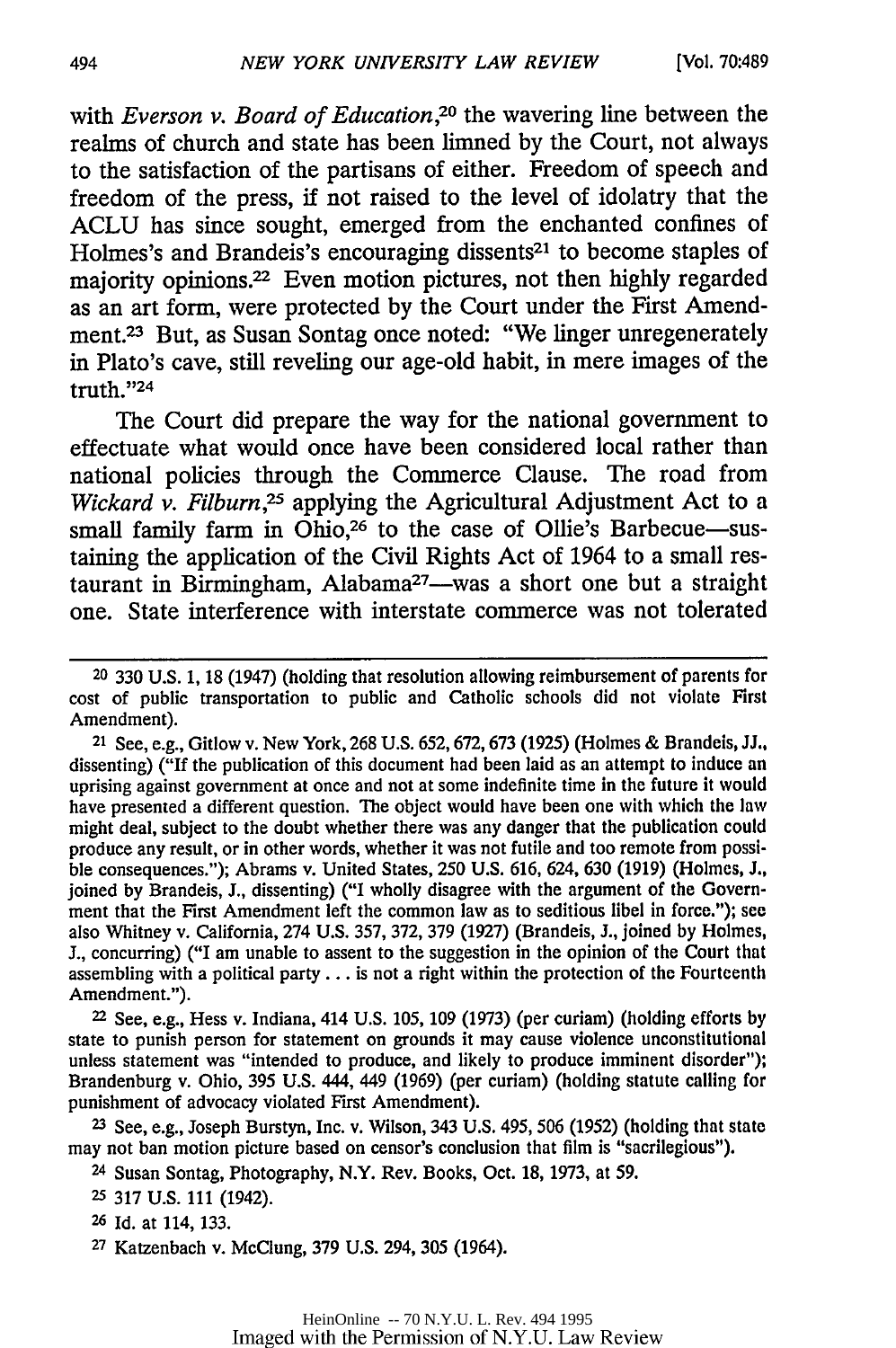however strong the local effects.28 But that road to national power may have reached a sharp turning point when the Court struck down the Gun-Free School Zones Act of 199029 on April 26, **1995.30**

The road to making the Bill of Rights applicable to the states as well as the national government was begun in the Roosevelt Court, but it has had a tortuous journey. And the result has not simply been the extension of the federal rules to the states, but, as for example in the application of the Sixth Amendment, a diminution of its requirements in its application to the national courts to make for uniformity between the two.<sup>31</sup> In the early Court, Mr. Justice Black argued that all the first eight amendments were applicable in their crystalline clarity to the states through the Fourteenth,<sup>32</sup> but he also argued that Mr. Justice Frankfurter's espousal of Cardozo's "moveable feast"- derived from *Palko v. Connecticut*<sup>33</sup>—was too loose and subjective.<sup>34</sup> (Parenthetically, I have often wondered whether Black did not, in fact, end up more in agreement with his old adversary Harlan than his new ally Brennan.) In any event, if the Due Process Clause was acknowledged to be malleable by the New Deal Court, it was to become all but limp in the hands of its successors.<sup>35</sup>

**<sup>29</sup>**18 U.S.C. § 922(q)(1)(A) (Supp. V 1993).

**30** See United States v. Lopez, 115 S. Ct. **1624,** 1631 (1995) (holding that Congress exceeded its Commerce Clause authority in passing Gun-Free School Zones Act because possession of firearm in school zone does not substantially affect interstate commerce); see also Linda Greenhouse, High Court Kills Law Banning Guns in a School Zone, N.Y. Times, Apr. **27,** 1995, at **Al.**

**<sup>31</sup>**See Williams v. Florida, 399 U.S. 78, 102-03 (1970) (freeing states from requirement, previously read into Sixth Amendment, that criminal juries must consist of 12 jurors); Hans Zeisel,... And Then There Were None: The Diminution of the Federal Jury, 38 U. Chi. L. Rev. 710, 712-15 (1971) (linking trend toward smaller federal juries to *Williams).*

**<sup>32</sup>**See, e.g., Adamson v. California, 332 **U.S.** 46, 71-72 (1947) (Black, J., dissenting) (arguing that "chief object" of Fourteenth Amendment "was to make the Bill of Rights applicable to the states").

**<sup>33</sup>**302 U.S. 319 (1937) (Cardozo, J.). In Rochin v. California, 342 U.S. 165 (1952), Frankfurter relied on Cardozo's view in *Palko* that due process protects certain immunities "implicit in the concept of ordered liberties" in reasoning that the meaning of due process is not fixed, but needs to be determined through objective judicial deliberation on the nature of decency, civility, and justice. Id. at 169 (quoting *Palko,* **302 U.S.** at **325).**

<sup>34</sup>See *Rochin,* 342 U.S. at 174, 177 (Black, J., concurring) (criticizing majority because "evanescent standards" and "accordion-like qualities" of its opinion "must inevitably imperil all the individual liberty safeguards specifically enumerated in the Bill of Rights").

**<sup>35</sup>**See, e.g., Ferguson v. Skrupa, 372 **U.S.** 726, 729-31 (1963) (rejecting view that Supreme Court can strike down state laws perceived to be unreasonable or unwise, and holding that state legislation will not be considered unconstitutional unless it violates specific federal constitutional provisions or federal law); NWilliamson v. Lee Optical, Inc., 348 U.S. 483,488 (1955) (noting that "[t]he day is gone when this Court uses the Due Process

**<sup>28</sup>**See Southern Pac. Co. v. Arizona, **325 U.S.** 761, 783-84 (1945) (striking down state train-length limitations on grounds that state's inherent interest in safety was "outweighed by the interest of the nation in an adequate, economical and efficient railway transportation system").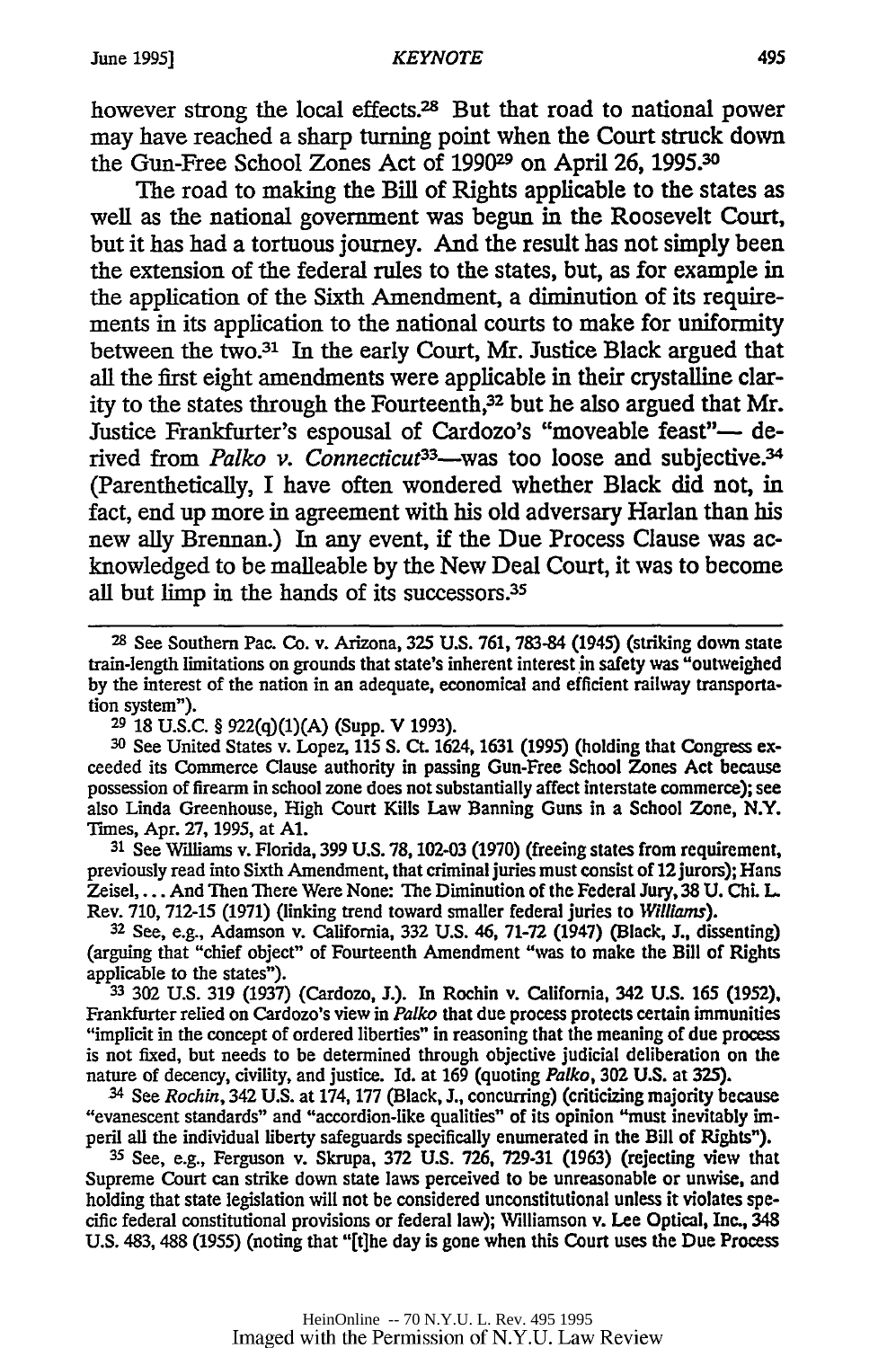As with Abraham Lincoln, the Government found that warshot and cold-put pressures on it to which it might not have yielded in less hectic times. In 1942, seven German saboteurs landed on the East Coast, were captured, and were tried as spies by the military. Their convictions were sustained at an extraordinary summer session of the Court in July.36 It was also in 1942 that Japanese Americans on the West Coast first had a curfew imposed on them and then were removed to what were politely called relocation centers away from the West Coast. The Court sustained these actions<sup>37</sup> which had the endorsement not only of the President but of Earl Warren, who would later sign the opinion for a unanimous Court in *Brown v. Board of Education.38* As Mr. Justice Douglas said of these decisions some thirty years later:

The decisions were extreme and went to the verge of wartime power; and they have been severely criticized. It is, however, easy in retrospect to denounce what was done, as there was no attempted Japanese invasion of our country. But those making plans for defense of the Nation had no such knowledge and were planning for the worst.<sup>39</sup>

When hindsight was available to the Court, it used it. Thus, in 1946, the Court announced that "martial law" imposed at Pearl Harbor on December 7, 1941 was unconstitutional.40 It was easy for black-robed gentlemen sitting in Washington, D.C., in the late spring of 1946, to decide that Oahu was not threatened by a Japanese invasion early in December of 1941, even as the American fleet was still burning in the harbor.

The New Deal Court ended with the war. But by then the beginnings of its successor Court's reading of the Due Process Clauses had been established. It had not yet fully established freedom from government pressures against left-wing dissenters. The real rise of the new Right would only later be one consequence of a stupid misadventure in Vietnam, first undertaken by a well-intentioned group of political innocents in Camelot. The new Right might prove to be more

Clause of the Fourteenth Amendment to strike down state laws... because they may be unwise, improvident or out of harmony with a particular school of thought").

**<sup>36</sup>**Ex parte Quirin, 317 U.S. 1, 48 (1942).

**<sup>37</sup>**See, e.g., Ex parte Endo, 323 U.S. 283, **302** (1944) (noting that evacuation and initial detention in relocation centers was lawful); Korematsu v. United States, 323 U.S. 214, 217- 18 (1944) (upholding executive order excluding people of Japanese ancestry from West Coast war area); Hirabayashi v. United States, 320 U.S. 81, 92 (1943) (upholding curfew order).

**<sup>38</sup>**347 U.S. 483 (1954).

**<sup>39</sup>**DeFunis v. Odegaard, 416 U.S. 312, 339 n.20 (1974) (Douglas, J., dissenting).

<sup>40</sup> Duncan v. Kahanamoku, 327 U.S. 304, 324 (1946).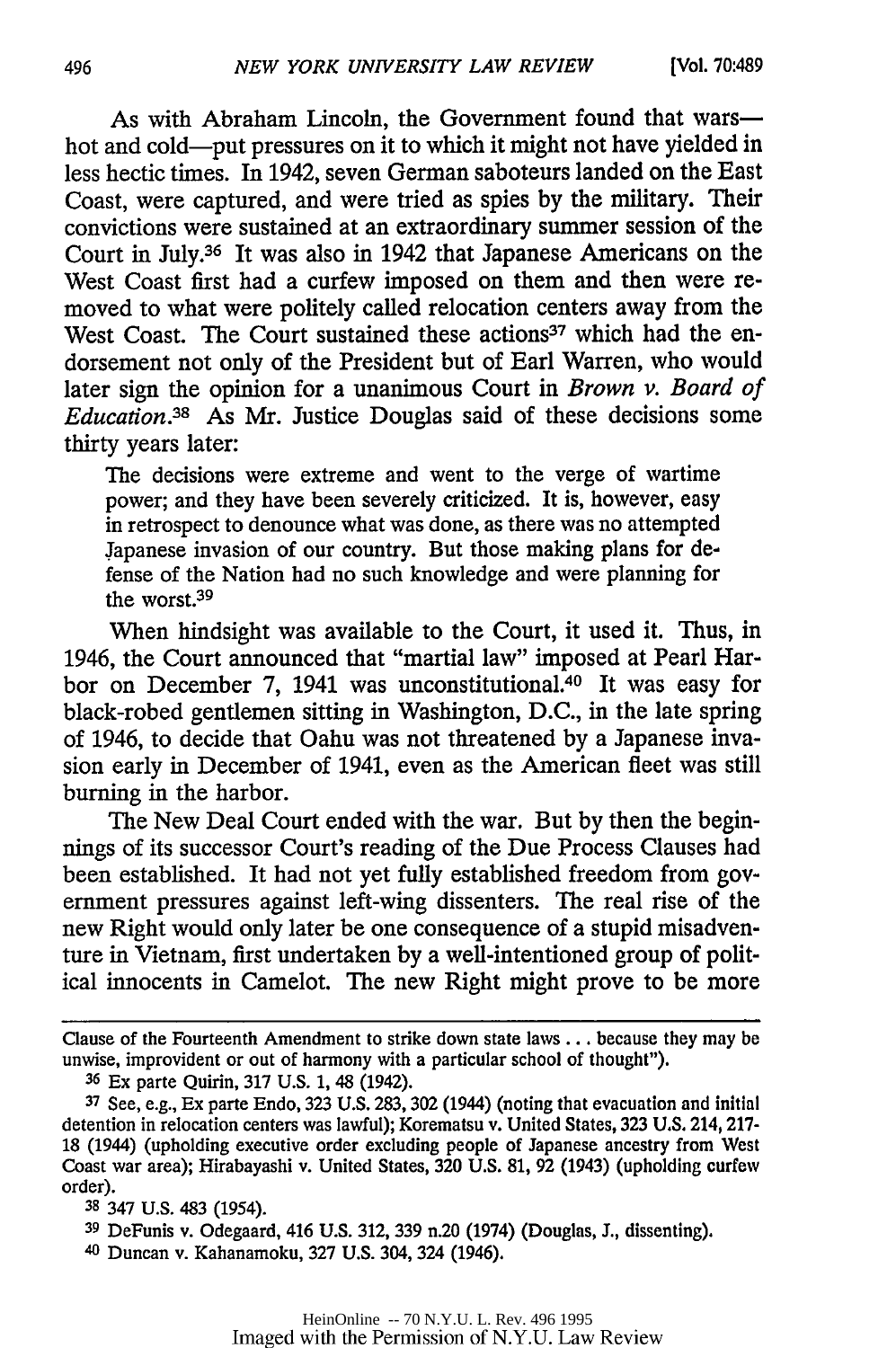recalcitrant, even less yielding to the Rule of Law, which is the Court's only weapon. The analogue between America's "militias" of the '90s and Europe's Redshirts, Blackshirts, and Brownshirts of the '20s and '30s is too evident for comfort. The real test of survival is now more likely to arise with reference to the radical Right than the radical Left, and we have a whole new crop of civil libertarians on the horizon with the Second rather than the First Amendment as their cornerstone.

I have encapsulated the events of the period about which Norman asked me to speak, but I have told you nothing. I have told you nothing because the facts are only a part of the story. Back when Hector was a pup, and I was a law student, somebody wrote an important piece-important for the time--called "Perpetuities in a Nutshell." Somebody, I think it was Professor Bart Leach, said: "It is one thing to put perpetuities in a nutshell, it is another to keep it there." So it is with judicial biography. It requires more than a statement of events during the life of the subject-and even that is difficult.

I speak as a judicial biographer manqu6. At the suggestion of Felix Frankfurter, I undertook the biography of Robert H. Jackson. I collected almost as much documentation for that task as Gerry Gunther did for his volume on the Marshall Court in the *Oliver Wendell Holmes Devise History of the Supreme Court of the United States,* before he gave it all up for a longer and worthier project on Judge Learned Hand.41 The biographical job was well beyond me. It required imagination and skills not readily available to the workaday law professor.

A judicial biography requires of the biographer a thorough knowledge of the experiences of the subject's life; of the mores of the time, public as well as private; of judicial precedents and decisions; of relationships of the subject to other individuals, to groups, and to institutions. If there were a checklist, it would be almost endless.

But why write judicial biography at all? Robert H. Jackson had an interesting career before he got to the Court. He was a noted advocate at an early age in the courts of upstate New York, with something of the Horatio Alger hero about him. He came to Washington, played David to Andrew Mellon's Goliath, and then moved steadily up the Department of Justice ladder to attorney general, meanwhile becoming a friend of F.D.R., who found in him an able public spokesman for the New Deal. He clearly had aspirations for the presidency, at first through the governorship of New York. But he was frustrated here in part because James A. Farley's ambitions were inconsistent

<sup>41</sup> Gerald Gunther, Learned Hand: The Man and the Judge (1994).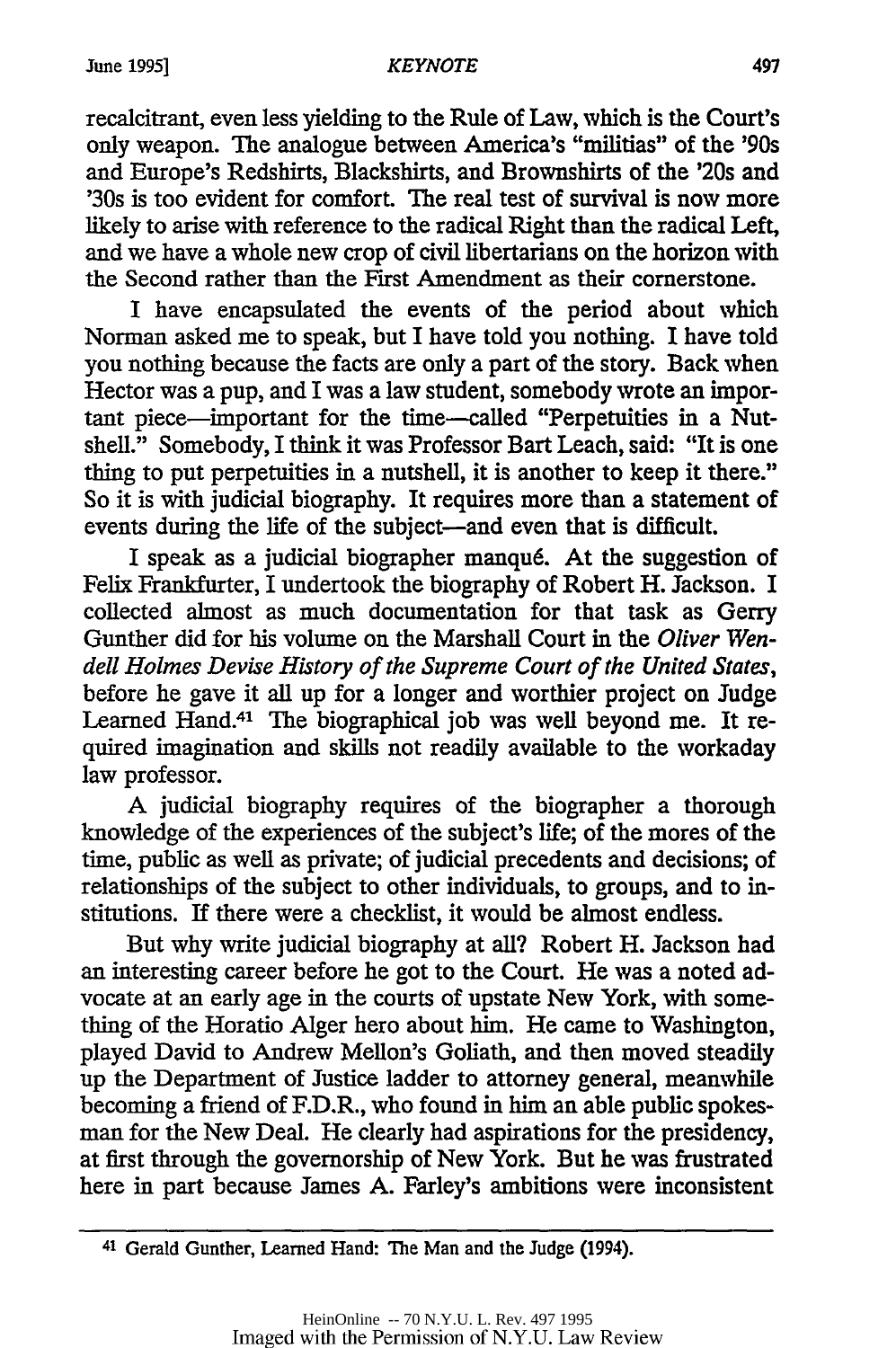with his and, in part, in my mind, because there was more integrity than populism in his makeup.

Jackson was never fully taken with the cult of the robe. He was an advocate at heart. Brandeis said Jackson should be made solicitor general for life. Nuremberg was, to him, his crowning achievement. It must have left a bitter taste as it denied him the center chair on the Court. I mention these things because Jackson's life was more dramatic and appropriate for storytelling than that of most jurists.

It does, however, suggest one reason for judicial biography: to tell a tale with all the drama and suspense of a good novel, except that the plot happens to be true. But truth is a terrible restraint to impose on any writer, and particularly on those whose business is most often some form of advocacy.

Judicial biography ordinarily cannot merely be a response to the Bible's admonition "to praise famous men,"<sup>42</sup> for there are few such important public servants who are so faceless in our history as are the members of the judiciary. And, as Frankfurter once wrote of that biblical phrase:

[It] was not an exhortation for a gesture of pietistic generosity, the placing of verbal flowers on the graves of famous men. It is for our sake that we are to praise them, for, as Ecclesiasticus added, they have given us an "inheritance." We commune with them to enlighten our understanding of the significance of life, to refine our faculties as assayers of values, to fortify our will in pursuing worthy ends. <sup>43</sup>

In sum, a judicial biography could be not merely an encomium but a vade mecum. It could provide a role model. How often does it do so?

Then there was Judge Jerome Frank's theory that judicial biography served the function of showing what mortals these fools be.44 Of course, judicial biographies could, like literary biographies, lead to understanding of the corpus of the subject's judicial efforts by helping to read his judgments in light of his behavior. But, as one brought up as a "judicial realist," I remain dubious about the effect of a judge's ingestion on his jurisprudence. Fortunately, few judicial biographies, if any, seem to have concentrated on the sex life of a judge as they have so often of an executive. (I found Sheldon Novick's sleek recent ef-

<sup>42</sup>Ecclesiasticus 44:1 (Oxford Annotated with the Apocrypha).

**<sup>43</sup>**Felix Frankfurter, The Supreme Court in the Mirror of Justices, 105 U. Pa. L. Rev. 781, 781 (1957), reprinted in Of Law and Life and Other Things That Matter 77,77 (Philip B. Kurland ed., 1965) (quoting Ecclesiasticus 44:11 (Oxford Annotated with the Apocrypha)).

<sup>44</sup> See, e.g., Jerome Frank, Law and the Modem Mind 114-15 (1930) (noting that judicial biography can reveal life experiences which inevitably influence judge's decisionmaking).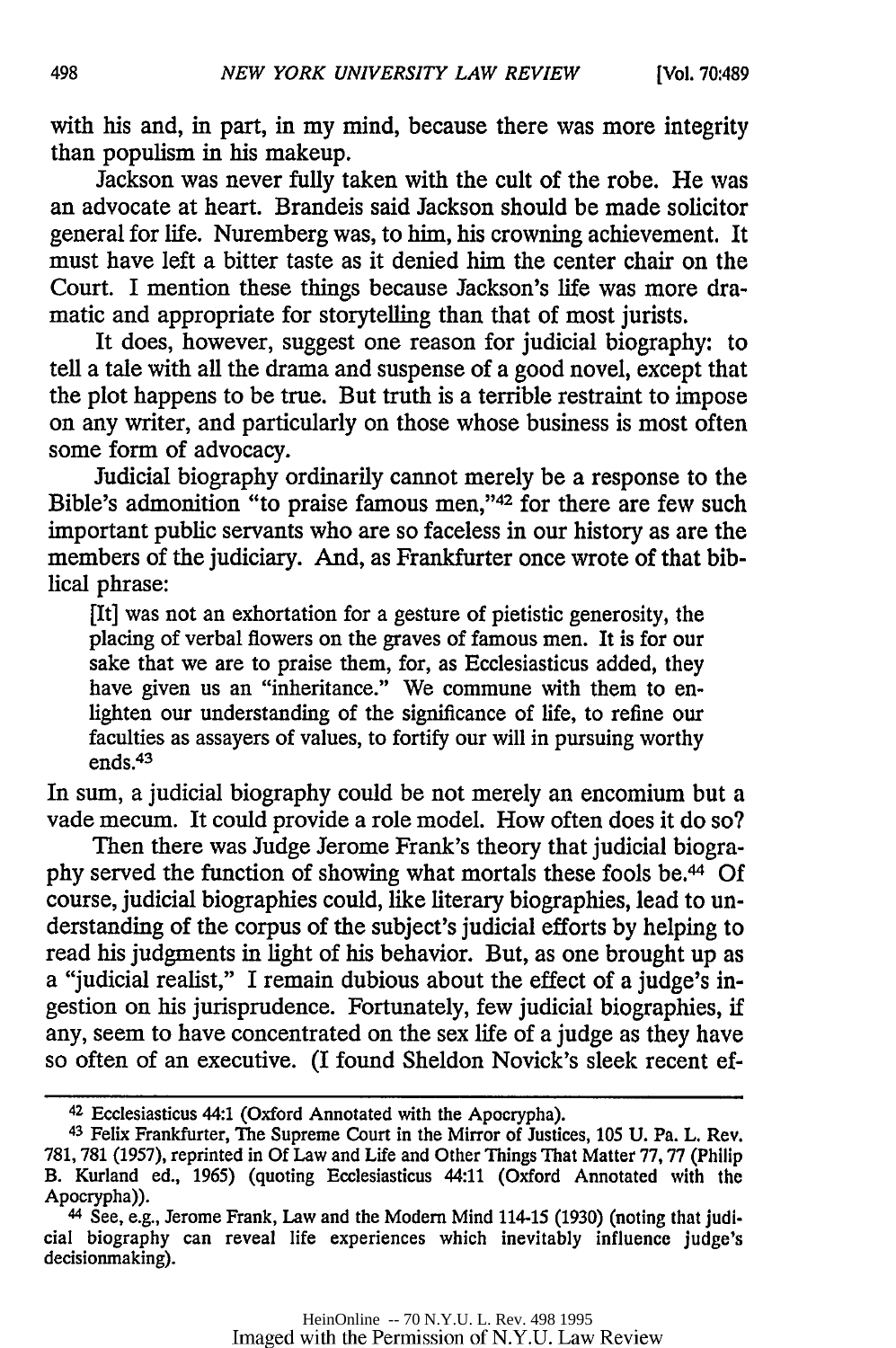fort to make a Lothario out of Holmes by innuendo somewhat less than persuasive.<sup>45</sup>) Judges appear to have freed pornography from most government restraint without becoming addicted. Or at least, if they have, we have not been told.

A few weeks ago, we saw Tom Stoppard's *Arcadia<sup>46</sup>* played on its native soil. It would suggest that time and place are basic ingredients in any attempt at a credible history whether of a person or of events or of an institution.<sup>47</sup> The Derbyshire countryside and earlynineteenth century inform *Arcadia* as much as the playwright's words. Perhaps even closer to the subject of our conference deliberations are the differences between the events known to the participants and the same events as perceived by their successors some generations later; however much those perceptions rest on documents, some preserved, some altered, some imagined. The ambiguity of the past impresses, even when documents are dealt with without malice aforethought by those who originally made them, tore them up, or amended them. Anyone who has been associated with a public event must be well aware of the perversions of fact that are daily reported in the journals of record or even more sober publications and then recounted in serious scholarly tomes.

But these are not the only roadblocks to successful judicial biography. The task is a very difficult one, and I would here touch on but a few of the more egregious problems and then call it quits.

The first of these is the all but universal, if unconscious, confusion between the biographer and his subject; not in the details of the life but in the biographer's ascriptions to his protagonist of his own views, his own mental constructs. Dean James F. Simon once used the phrase "in his own image" as a title for a book on the Court.48 What better title could there be for a typical Supreme Court Justice's biography? A rather happy example of the conversion may be found in Learned Hand's pieces in *The Spirit of Liberty49* which were devoted to the judicial thought of Brandeis,<sup>50</sup> Stone,<sup>51</sup> and Judge Thomas

46 Tom Stoppard, Arcadia (London: Faber & Faber, 1993).

49 Learned Hand, The Spirit of Liberty (Irving Dillard ed., 1952).

**<sup>50</sup>**Learned Hand, Address at the Meeting of the Bar of the Supreme Court of the United States in Memory of Justice Brandeis, 317 **U.S.** xi (1942), reprinted as Mr. Justice Brandeis, in Hand, supra note 49, at 155.

**<sup>51</sup>**Learned Hand, Chief Justice Stone's Conception of the Judicial Function, 46 Colum. L. Rev. **696** (1946), reprinted in Hand, supra note 49, at 201.

<sup>45</sup> See Sheldon M. Novick, Honorable Justice 227, 234 (1989).

<sup>47</sup> See, e.g., Simon Schama, Landscape and Memory (1995) (exploring cultures as interpretations of, and themselves inexorably shaped by, history and specifics of local physical landscape).

<sup>48</sup>James F. Simon, In His Own Image: The Supreme Court in Richard Nixon's America (1973).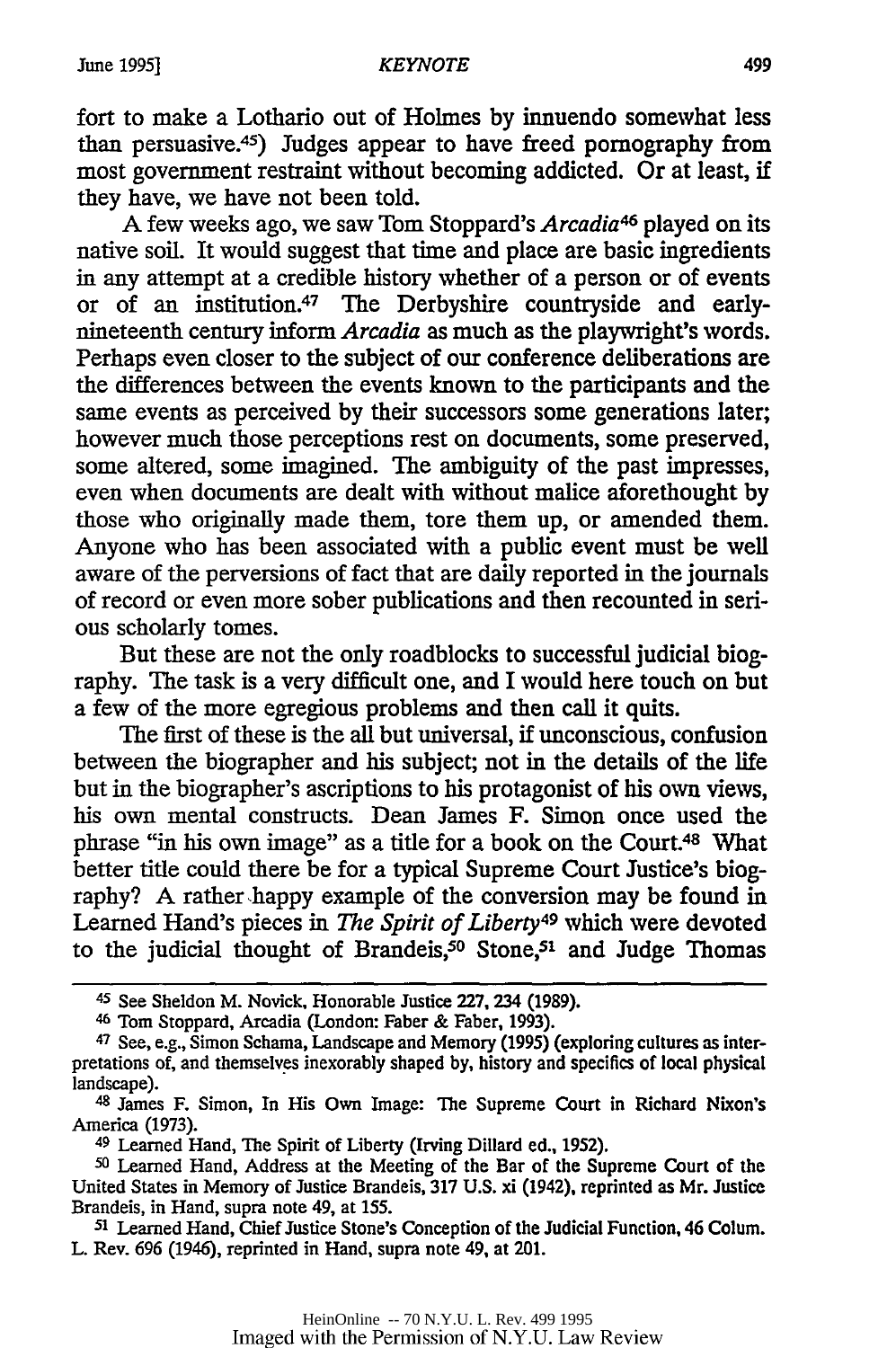Swan<sup>52</sup> and which certainly revealed at least as much about Hand's judicial approach as about theirs. With most authors we should prefer to learn of their subjects' attitudes and points of view.

Equally, the treatment of a biographical subject as a faultless hero is a common problem. Judges do not ordinarily make good idols. Religious idols should not have clay feet. Not even Holmes was benefitted from his characterization as the "Yankee from Olympus."<sup>53</sup> Perhaps, we should have more of the intellectualization, so to speak, of the judicial figure: a better picture of his or her mind as well as his or her actions. I am reminded again of a Learned Hand statement, and again it probably tells more about him than about his judicial colleagues:

I venture to believe that it is as important to a judge called upon to pass on a question of constitutional law, to have at least a bowing acquaintance with Acton and Maitland, with Thucydides, Gibbon and Carlyle, with Homer, Dante, Shakespeare and Milton, with Machiavelli, Montaigne and Rabelais, with Plato, Bacon, Hume and Kant, as with the books which have been specifically written on the subject. For in such matters everything turns upon the spirit in which he approaches the question before him. The words he must construe are empty vessels into which he can pour nearly anything he will. Men do not gather figs of thistles, nor supply institutions from judges whose outlook is limited by parish or class. They must be aware that there are before them more than mere verbal problems; more than final solutions cast in generalizations of universal applicability. They must be aware of the changing social tensions in every society which make it an organism; which demand new schemata of adaptation; which will disrupt it, if rigidly confined.<sup>54</sup>

There were judges of the '30s and '40s who will never be captured between the covers of books. The values involved in good judging are too hard to define. It was once said by a professorial colleague about Alfred North Whitehead: "[H]is significance as a person far outranked his importance as a philosopher."<sup>55</sup> So, too, with these judicial subjects. We are not sure of our bases for evaluation. Yesterday we applauded judges who wrote opinions expressing arguments delineating persuasive reasons, whether legal, historical, political, economic,

**<sup>52</sup>**Learned Hand, Thomas Walter Swan, **57** Yale **LJ.** 167 (1947), reprinted in Hand, supra note 49, at 209.

**<sup>53</sup>**Catherine D. Bowen, Yankee from Olympus (1944).

**<sup>54</sup>**Learned Hand, Sources of Tolerance, 79 U. Pa. L. Rev. 1, 12-13 (1930), reprinted in Hand, supra note 49, at 66, 81.

**<sup>55</sup>**Letter from Felix Frankfurter to David Riesman (Oct. 10, 1957) (available in Harvard Law School Library).